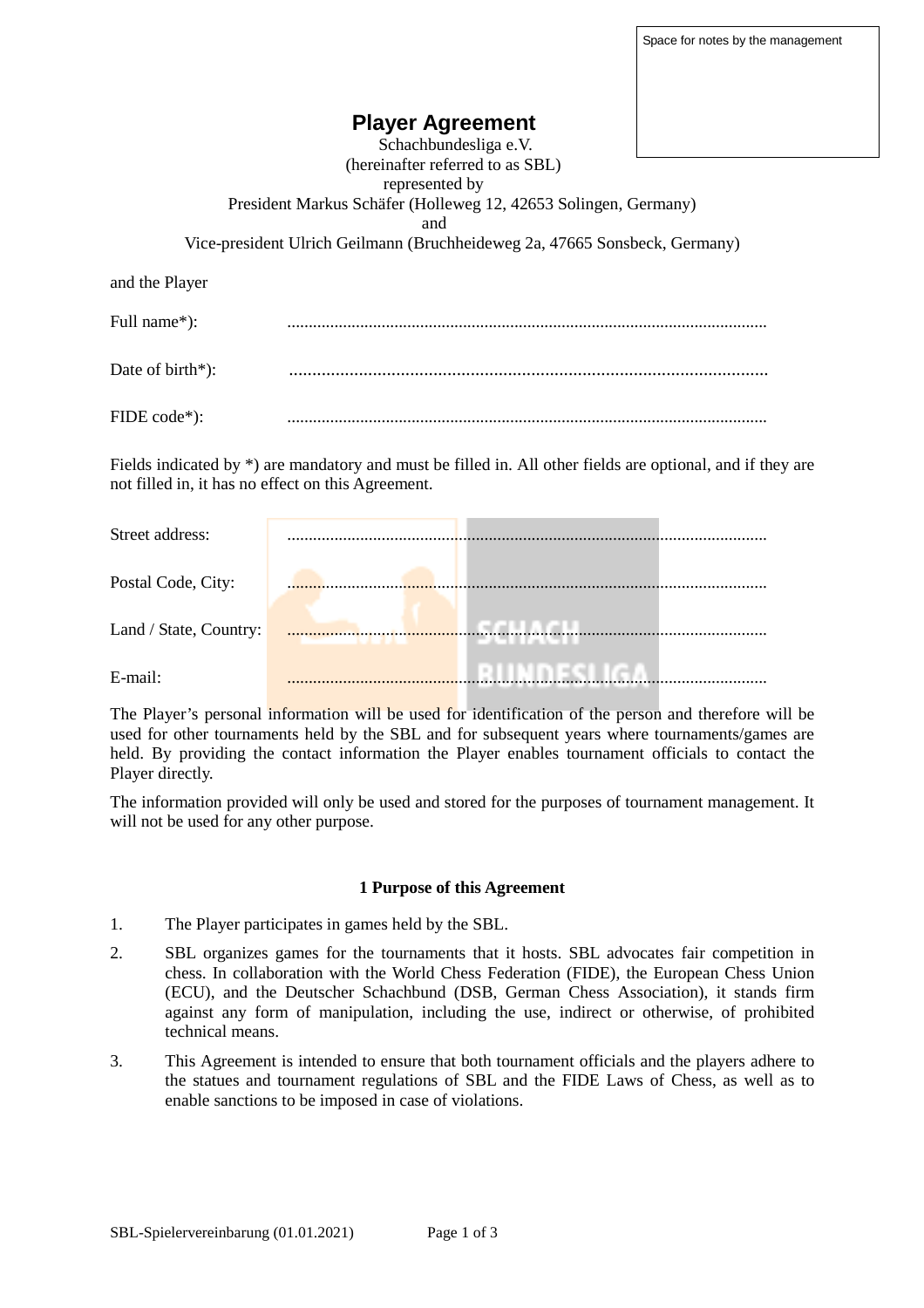## **2 SBL Power of Sanction**

- 1. The Player shall submit to the duties and sanctions decreed for players contained in Section 25 of the Statue of SBL.
- 2. Tournament officials and judges are permitted to impose sanctions for violations during games against the FIDE Laws of Chess and/or tournament regulations, which include the following: warnings, admonitions, reprimands, time penalties, annulment of player results and cancellation of replays, judgment of loss of games, exclusion from a current round, judgment for player to leave game or tournament area.
- 3. Further, the Board of SBL can suspend a player from competing in SBL tournaments for up to five years, or for an unlimited time period, depending on the severity of the violation of regulations.
- 4. Over and above this, SBL can impose sanctions on players if there are existing conditions for a suspension by FIDE, ECU, or the DSB, and if these organizations have suspended the player, as well. SBL generally applies these suspensions without change.

#### **3 Avoiding and Resolving Possible Violations**

The Player shall submit to Article 11(3.3) of the FIDE Laws of Chess in the version valid as of January 1, 2018, stating that the judges are permitted to inspect the Player's garments, baggage, or other objects being present in the playing venue. Further, the judge or another duly appointed person may inspect the Player, ensuring that both share the same gender. The judge is permitted to invoke measures in accordance with Article 12(9) of the FIDE Laws of Chess and Section 25 of the Statue of SBL if the Player refuses to submit to said inspection. The measures in accordance with Section 2(2) of this Agreement shall apply. 9 U N U ED L N

### **4 Jurisdiction of the Tournament Court of SBL**

- 1. The Player shall submit to the jurisdiction of the SBL tournament court in cases of appeal against the imposition of measures by the Board of SBL.
- 2. Should the Player want to take action against a sanction imposed by said Board, the Player has the right to appeal the decision via protest before the tournament court of within a period of 14 days after being served. For details, see Articles 16 and 25 of the Statute.
- 3. An action before a court of law against a sanction is inadmissible, without proper execution of appeal before the tournament court.

#### **5 Data Protection**

The Player is aware and agrees to the use of tournament data, players' results, game reports, and games by tournament officials and appointed officials of the DWZ ("Deutsche Wertungszahl," or *German Evaluation Number*) and Elo rating for analysis and publication.